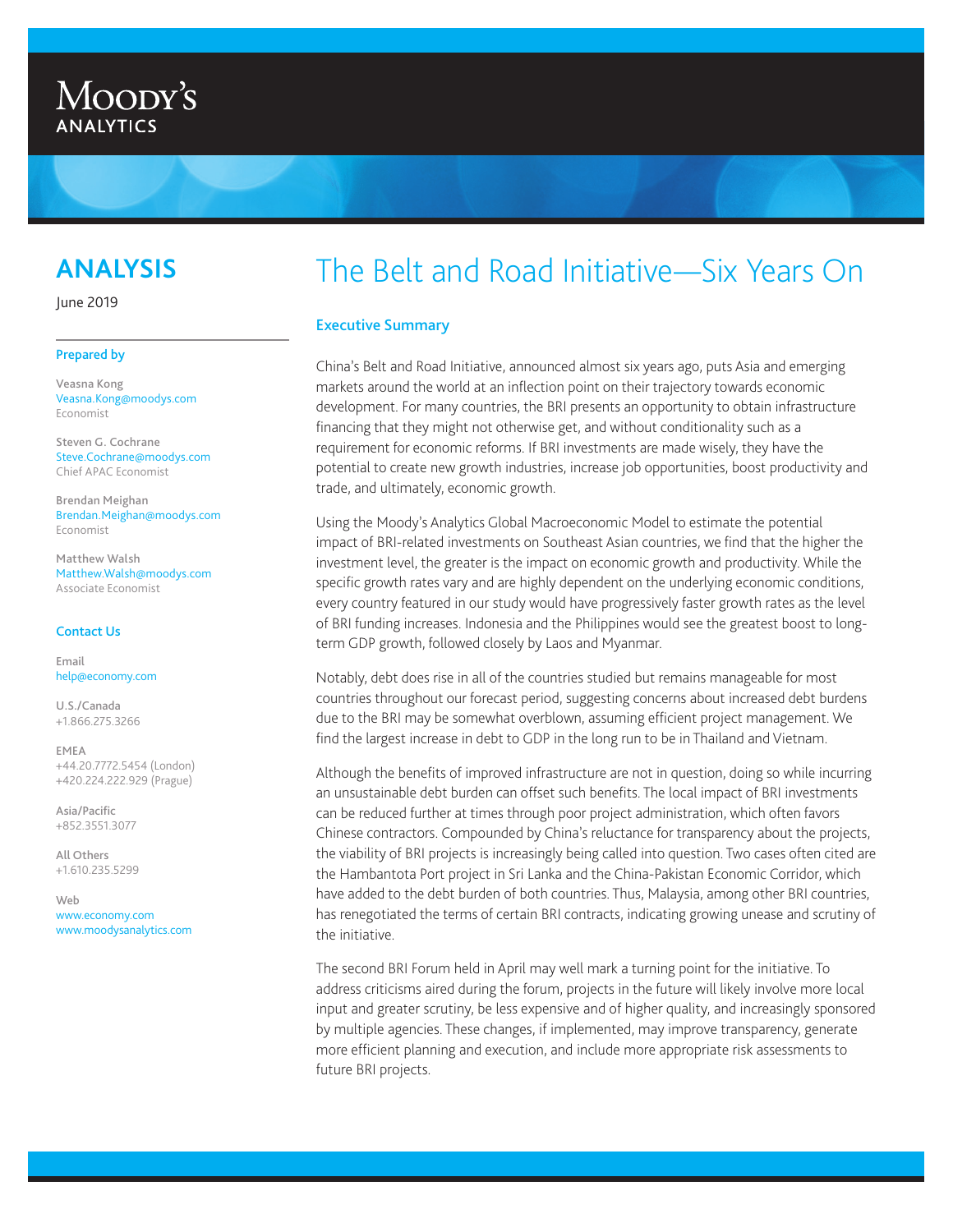# The Belt and Road Initiative—Six Years On

BY VEASNA KONG, STEVEN G. COCHRANE, BRENDAN MEIGHAN, AND MATTHEW WALSH

In 2013, President Xi Jinping outlined his vision to revive China's cultural and commercial links with Eurasia that<br>Were a feature of the ancient Silk Road. He also called for the building of a Maritime Silk Road. Together n 2013, President Xi Jinping outlined his vision to revive China's cultural and commercial links with Eurasia that were a feature of the ancient Silk Road. He also called for the building of a Maritime Silk Road. Together with the Silk Road Economic Belt, this has collectively come to be known as the Belt and Road Initiative. Few, if any, some have doubts about its financial viability, and others question Beijing's motivations for BRI. With the initiative approaching its sixth year, this article discusses some of the challenges faced by the BRI.

This paper is presented in three sections. Section 1 provides a brief history of the BRI and a review of some of the problems that the program has recently faced in its execution. Section 2 uses the Moody's Analytics Global Macroeconomic Model to estimate the future impacts of BRI on economic growth and on debt burdens in participating Southeast Asian countries. Section 3 provides an overview

of how the BRI may change and improve, based on comments made at the April BRI forum held in Beijing, and what this may mean for both recipient countries and for China itself.

## Section 1: Growth and Development of the BRI

#### **History**

An official BRI blueprint was issued in March 2015 emphasizing five broad areas of cooperation:

- 1. Coordinating economic development strategies and policies
- 2. Infrastructure connectivity
- 3. Lowering trade barriers and improving investment and trade relations
- 4. Deepening financial cooperation
- 5. Strengthening people-to-people links<sup>1</sup> Despite the BRI's breadth, it is the promise

of improved infrastructure that has captured the most attention. The idea of a vast rail network to link Asia is not new, but the BRI is the largest development proposal seen in recent times, involving a vast infrastructure development program that promises to link the rest of Asia, Europe, and Africa with China. It combines a myriad of existing and planned infrastructure

projects into the Silk Road Economic Belt, the land-based initiative that links China with central Europe via a railway running through central Asia, and the Maritime Silk Road, which is a seabased initiative to build infrastructure along maritime routes from China through Southeast Asia, the Middle East, and Europe (see

### Chart 1: Routes Along the Belt & Road



Source: Moody's Analytics

Chart 1). In short, the BRI is a vastly ambitious, ever evolving and broadly defined initiative, with estimates of its scale ranging from US\$1 trillion to US\$8 trillion.

#### **Tracking BRI**

Since 2013, BRI investments and construction contracts worth US\$614 billion have been made by China, accounting for 53% of the value of all such transactions by China globally from 2013 to 2018, and 61% of the number of such contracts.<sup>2</sup> Far and away the biggest areas of investment are in

The State Council, The People's Republic of China, last modified March 30, 2015, Http://english.gov.cn/archive/publications/2015/03/30/content\_281475080249035.htm.

<sup>2</sup> China Global Investment Tracker, The American Enterprise and Investment Institute, and The Heritage Foundation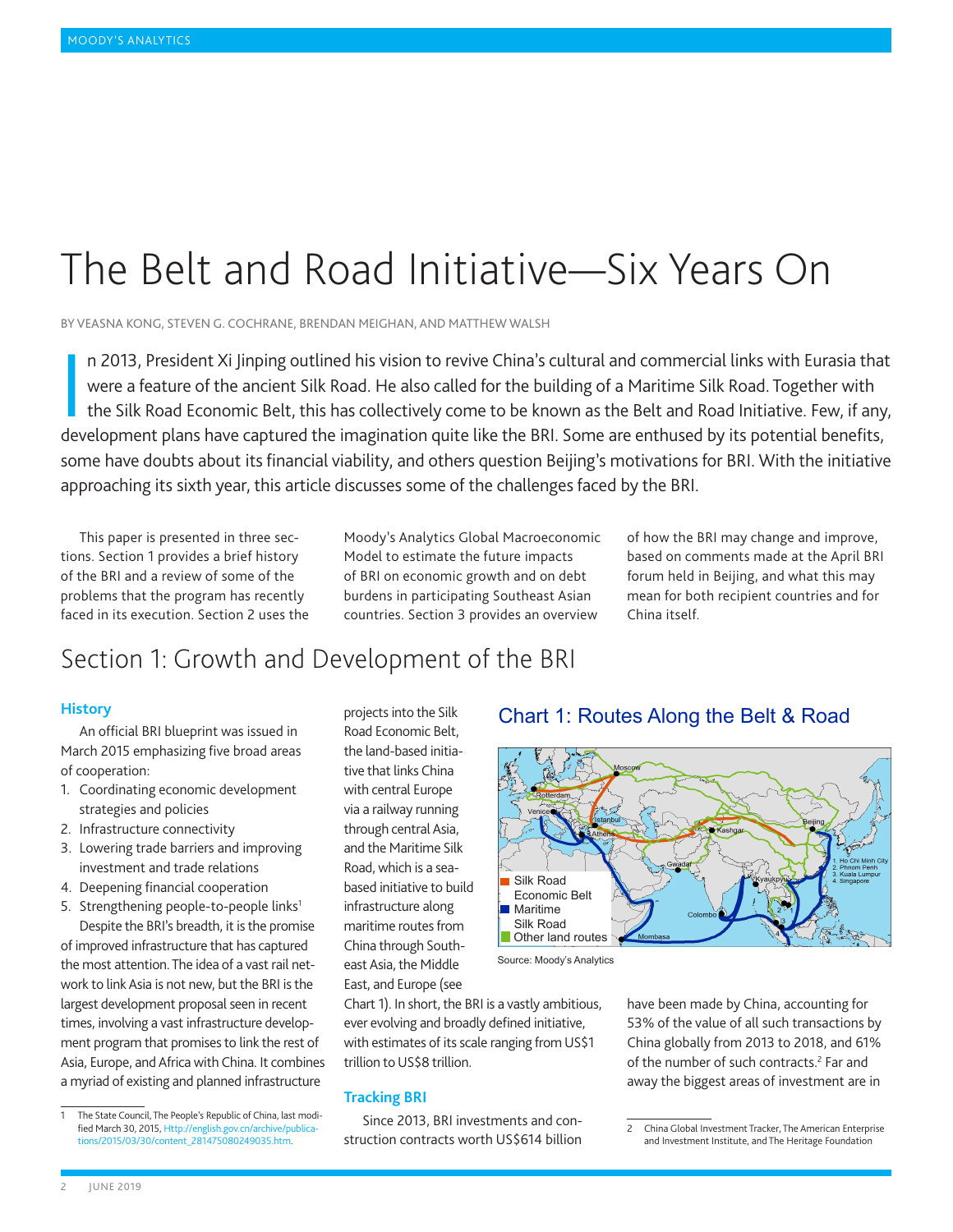**Energy** Chart 2: Energy & Transport Dominate % of total, investment and construction contracts, 2013-2018



Sources: American Enterprise Institute, The Heritage Foundation, Moody's Analytics

Chart 3: Belt & Road Initiative Lifts Asia



BRI investment and construction contracts, 2013-2018, \$ bil

Sources: American Enterprise Institute, The Heritage Foundation, Moody's Analytics

energy and transport, which have accounted for 38% and 27% of BRI investments and construction contracts, respectively (see Chart 2). Real estate (10%) and metals (6%) are the next two largest recipients of investment and construction contracts, with investment elsewhere accounting for a relatively small share.

By region, Asia has attracted the majority of BRI-related investment and construction contracts, receiving just over half of such activity since 2013, with a further 23% received by Africa, and 13% by the Middle East. Within Asia, energy has been the largest beneficiary of BRI spending; the sector accounts for nearly 40% of the total funding in Asia (see Chart 3). At 25%, spending on transport is the second largest component of BRI investment and contracts in the region. Africa is the only region where transportation funding accounts for the largest share of total BRI spending, aside from North America with a fraction of total BRI funds, concentrated in Panama's transport sector. Meanwhile, the Middle East's energy sector boasts the largest share of total regional investment because of the region's wealth of natural resources.

Within Asia3 , Southeast Asia has received the majority (46%) of China's BRI investments and construction contracts in the region, equivalent to 24% of all such

BRI activity globally. Pakistan, Malaysia, Singapore, Indonesia and Laos are the top beneficiaries of Chinese BRI activity in Asia. Combined, they have attracted US\$128 billion in investments and contracts, some 40% of the total value in Asia. Notably, Pakistan has received about 6.5% of total BRI spending from 2013 through 2018, the largest for any BRI country. Investments and construction have primarily focused on addressing Pakistan's energy shortage, with the energy industry accounting for nearly 70% of the total value of investment and construction contracts in Pakistan from 2013 to 2018.

#### **The impact so far**

The largest BRI project so far is the China-Pakistan Economic Corridor, which links Kashgar in Xinjiang province with the Port of Gwadar in Pakistan. To date, BRI investments and construction contracts worth almost

US\$40 billion have been made in Pakistan, with total spending likely to reach more than US\$60 billion, equivalent to about 20% of nominal GDP. Though investment of this scale promises to help transform the Pakistan economy, it has also exacerbated existing strains in the economy. Indeed, the large increase in imports of materials and capital goods required for BRI projects has added to Pakistan's already-bloated import bill. The current account deficit has widened to more than 6% of GDP from less than 2% in 2016 (see Chart 4). Meanwhile, foreign currency reserves are depleted, the currency has been devalued on multiple occasions since December 2017, inflation is at multiyear highs, and the country just agreed to a US\$6 billion International Monetary Fund bailout, the second for Pakistan since 2013. Pakistan's troubles are not entirely attributable to the BRI, but the added strains from BRI-related projects have not helped.

Under the circumstances, it is not surprising that a number of countries, such as Pakistan, Myanmar, Maldives and Nepal, are reconsidering the terms of their BRI participation. Malaysia Prime Minister Mahathir Mohamad cited worries about sovereignty, as well as unfavourable contract terms and





<sup>3</sup> The American Enterprise Institute and The Heritage Foundation include Russia in their "West Asia" aggregate. Since 2013, Russia has accounted for 8% of China's BRI investment and construction contracts.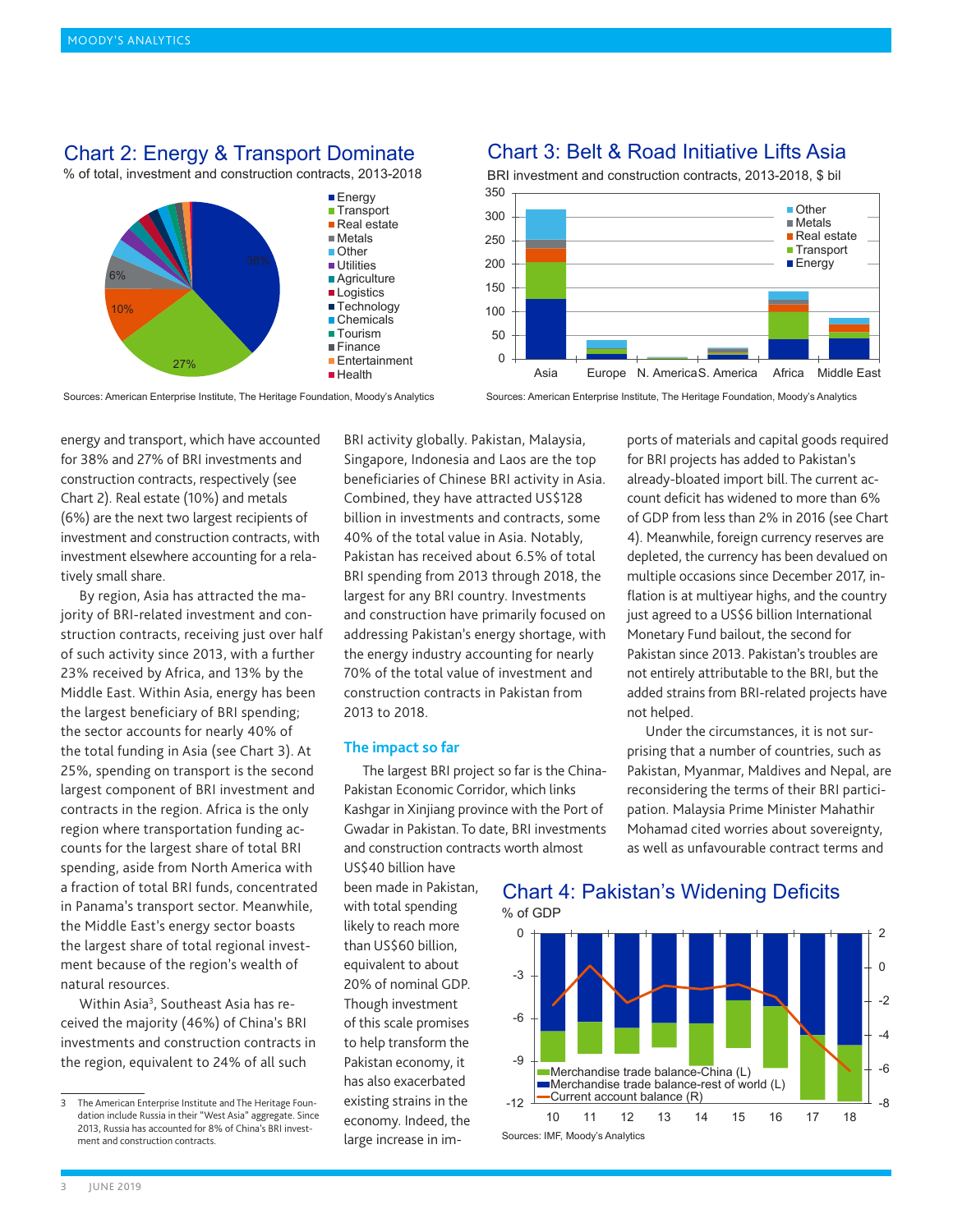debt, as reasons for his decision to suspend work on BRI projects such as the East Coast Rail Link in 2018. The ECRL, which began construction in 2017, is China's most prominent infrastructure project in Malaysia and will link ports on both the west and east coasts of peninsular Malaysia with Thailand's tech and infrastructure developments on its east coast. After renegotiating the

terms, including a 33% reduction of the cost, work on the ECRL has resumed. Fixed capital formation accounted for more than one-quarter of Malaysia's GDP growth in 2017, its largest contribution in four years, aided by the commencement of ECRL construction. But with ECRL construction stalling in 2018, this contribution shrank to less than 10% in 2018.

Of course, it has not all been negative. Cambodia and Laos, for example, run persistent current account deficits, and with BRI-related investment on the rise, strong capital goods imports have kept the deficits high. Yet BRI projects have also helped both economies grow at around 7% per annum in the last few years and will help to lift each economy's productive capacity.

## Section 2: BRI's Impacts on Growth and Debt Using the Moody's Analytics Global Model

#### **2a. Estimating the growth impact**

Given the opacity of China's BRI initiative and its open-ended timeline, impact analysis of the initiative is a challenge. Still, taking advantage of various estimates of its scale, Moody's Analytics created three scenarios with different funding levels disbursed over a 25-year period (beginning in 2013Q4 and ending in 2038Q4) for all BRI projects. The baseline estimate of total funding is US\$5 trillion, with a downside scenario of US\$2 trillion and an upside scenario of US\$8 trillion. Under each scenario, estimates were applied for increases in fixed investment, government debt, potential productivity and government expenditures to eight Asian countries included in the global model.

The scenarios make the following assumptions:

- 1. Each country's share of the total BRI expenditure is based on its share of total Chinese trade volume with all BRI countries.
- 2. BRI funds are disbursed evenly over the extent of the investment forecast period.
- 3. Disbursed funds are put to use immediately and do not collect interest for the recipient.
- 4. Prior to the forecast period (beginning in 2019Q3), US\$672.5 billion had already been disbursed.4
- 5. BRI investments have an 80:20 loan-toequity ratio, meaning that 80% of the

total BRI funding under a specific scenario is disbursed in the form of loans.<sup>5</sup>

- 6. Although interest rates vary wildly between different loans and the recipient countries, loans are assumed to accrue interest in line with the yield on a 10-year government foreign currency bond (Eurobond). If no such bond exists, or the yield is unavailable, 6% is used.
- 7. Debts are amortized over a 20-year period beginning in 2020Q3.
- 8. Total debt for a particular country is equal to the forecast debt under the global model assumptions, plus BRI debt, plus interest on BRI debt, minus amortization.
- 9. No direct changes to any other variables in the global model other than government debt, government expenditures, investment and potential productivity.

In addition to these assumptions, two additional matters merit discussion. First, one key factor that Moody's Analytics does not directly modify under the various BRI scenarios is trade. Changes to investment, which flow through the other components of the GDP identity through the global model, do alter the forecasts for net exports. However, the global model does not take into consideration the knock-on effects of infrastructure improvements, which may decrease time to trade, lower trade barriers, and improve import/export regulations, all of which may make a particular country a more attractive

trading partner. Because of this, Moody's Analytics believes that the estimates of imports and exports produced by the global model, even in the upside scenario, may be conservative. Recent research from the World Bank demonstrates that these knockon effects from infrastructure improvements can increase trade flows in BRI-participating countries by up to 4.1%.<sup>6</sup>

Second, Moody's Analytics modified real potential productivity based on growth in foreign direct investment, which much of the BRI falls under. Research shows that for every 1% increase in FDI, there is a 0.145% increase in productivity growth.<sup>7</sup> An important caveat with this estimate is that different types of investments affect productivity growth in different ways. Airports and seaports will not have the same effects as highways and railroads. Nevertheless, applying this estimate to BRI investments in all eight of the featured countries shows that productive potential increases, as expected. Improved road and rail transportation, for instance, improves trade flows and reduces travel times. Improved transportation infrastructure helps to connect businesses and consumers, creates new opportunities for workers and firms, and allows labour and capital to be used more

<sup>4</sup> According to data from the American Enterprise Institute, from 2013Q4, following the announcement of the BRI, through 2018Q4 \$614 billion had been spent. Moody's Analytics arrives at a larger figure by extrapolating the AEI total over an additional two quarters.

<sup>5</sup> John Hurley, Scott Morris, and Gailyn Portelance, "Examining the Debt Implications of the Belt and Road Initiative from a Policy Perspective," Center for Global Development, 2018.

<sup>6</sup> Baniya, Rocha, and Ruta, "Trade Effects of the New Silk Road," World Bank Group, January 2019.

<sup>7</sup> Moody's Analytics conducted a review of the relevant literature on relationship between foreign direct investment and productivity. For the studies that featured regressions of productivity on FDI and other controls, it took an observations-weighted average of the coefficient on FDI to estimate the relationship between BRI-related investment and real potential productivity.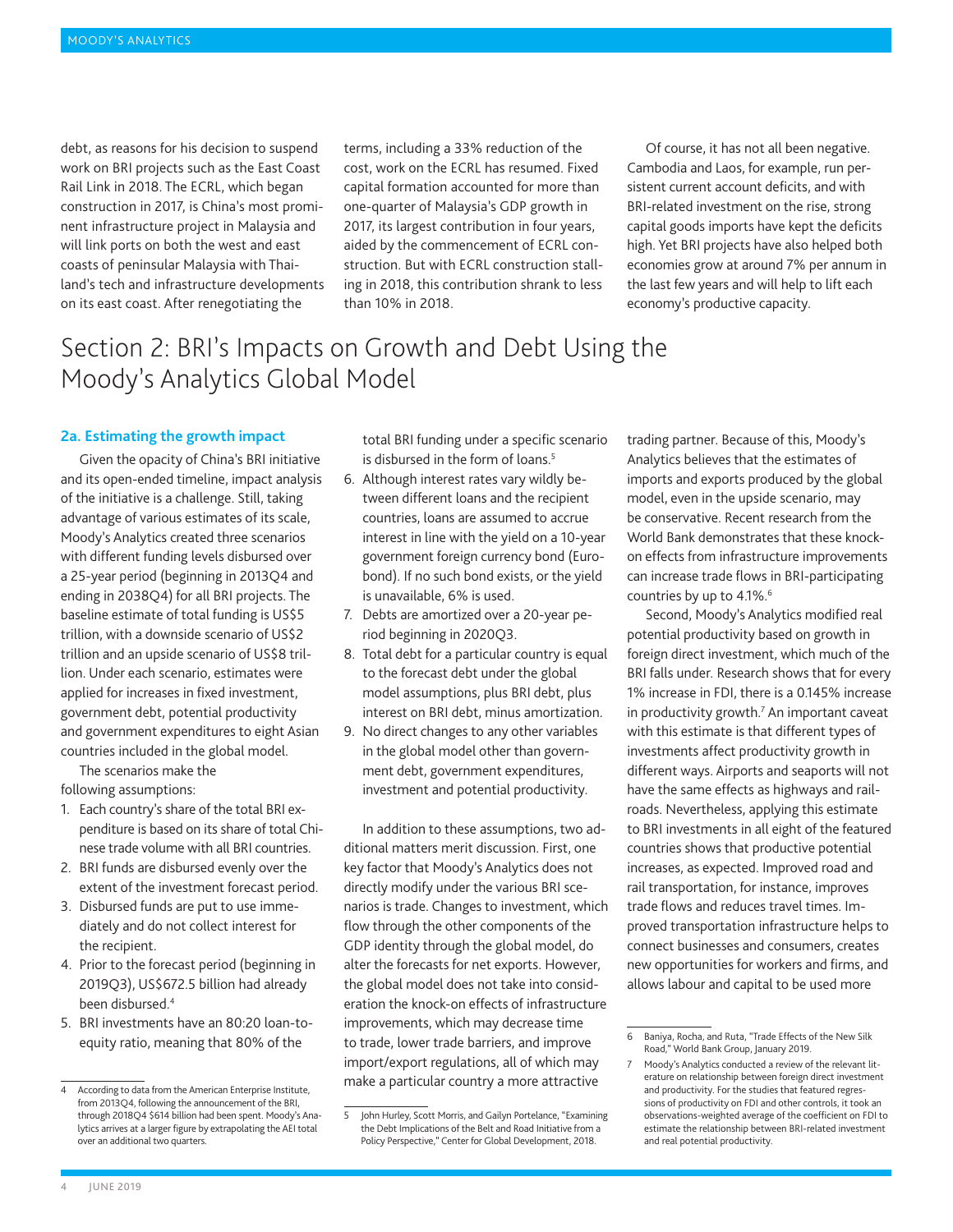efficiently. Investment in energy infrastructure, too, helps provide more stable power supply. The positive spillovers go beyond the impact on GDP, such as the improvement to people's well-being from reduced congestion. Overall, improved infrastructure makes it easier for the economy to prosper.

The results of the increased investments under the BRI are clear: The higher the investment level, the higher the economic growth. The specific growth rates vary and are highly dependent on the underlying economic conditions, but every country featured in this study sees progressively higher growth rates as the level of BRI funding increases (see Table 1).

As one would expect, the faster rates of GDP growth are driven directly by higher levels of investments and indirectly through higher private consumption induced from investment, and then maintained by increased productivity growth rates as the improved infrastructure enables more efficient use of capital and labor. However, increased investments also mean higher levels of imported capital goods are needed to build the infrastructure the investments are directed towards. Additionally, higher debt levels result in a rising share of the government's budget directed towards debt service and away from consumption, which drags on GDP growth (see Table 2).

#### **Shifting composition of GDP**

The effects of the BRI investment boost play out in a number of ways. As with most of the world, each of the eight countries that Moody's Analytics examined has most of its GDP derived from private consumption. However, the increases in consumption growth over the no-BRI scenario are not all equal. In the baseline BRI scenario, consumption in the Philippines, which is blessed with a large and young population, rises by around 30% above that in the no-BRI scenario over the two-decade forecast period, while in Cambodia, this figure is closer to 20%. Unsurprisingly, the Philippines, which is already a standout in GDP growth, leads the pack with average real GDP growth of 7.2% in the baseline BRI scenario.

Across countries, government consumption rises over the investment period but the

#### Table 1: Average Annual Real GDP Growth: 2018 to 2038

|             | No BRI  | US\$2 tril | US\$5 tril | US\$8 tril |
|-------------|---------|------------|------------|------------|
| Cambodia    | 5.3%    | $6.1\%$    | $6.2\%$    | 6.3%       |
| Indonesia   | 4.6%    | 5.8%       | 5.9%       | 6.0%       |
| Laos        | 5.4%    | $6.2\%$    | $6.4\%$    | 6.7%       |
| Malaysia    | 3.4%    | 3.9%       | 3.9%       | 4.0%       |
| Myanmar     | 4.4%    | 5.3%       | 5.4%       | 5.6%       |
| Philippines | $6.1\%$ | 7.0%       | 7.2%       | 7.5%       |
| Thailand    | 2.2%    | 2.3%       | 2.5%       | 2.6%       |
| Vietnam     | 5.3%    | 5.9%       | $6.0\%$    | 6.2%       |
| Avg         | 4.6%    | 5.3%       | 5.4%       | 5.6%       |

Source: Moody's Analytics

#### Table 2: Average Annual Real Potential Productivity Growth: 2018 to 2038

|             | No BRI | US\$2 tril | US\$5 tril | US\$8 tril |
|-------------|--------|------------|------------|------------|
| Cambodia    | 4.1%   | 5.0%       | 5.0%       | 5.1%       |
| Indonesia   | 3.5%   | 4.5%       | 4.6%       | 4.7%       |
| Laos        | 3.9%   | 4.5%       | 4.8%       | 5.1%       |
| Malaysia    | 2.3%   | 2.9%       | 3.3%       | 3.9%       |
| Myanmar     | 3.6%   | 4.5%       | 4.6%       | 4.8%       |
| Philippines | 4.3%   | 5.2%       | 5.4%       | 5.7%       |
| Thailand    | 2.8%   | 3.0%       | 3.2%       | 3.3%       |
| Vietnam     | 4.7%   | 5.6%       | 5.7%       | 5.9%       |
| Avg         | 3.6%   | 4.4%       | 4.6%       | 4.8%       |

Source: Moody's Analytics

growth generally is in line with top-line real GDP growth. There are some exceptions, however. In Malaysia, which registers the second lowest GDP growth over all three scenarios, government consumption growth rises dramatically over the forecast period. As the most developed of the eight countries in the study, the government can afford to add its own infrastructure projects to take advantage of what the BRI funding has built. Conversely, in Thailand, which has the lowest rate of growth over the forecast period, government consumption grows more slowly than GDP, as high debt levels require increasing government expenditures to be put towards debt service rather than consumption.

Most of the BRI investment is focused on developing energy and transport infrastructure. As a result, most countries see large upticks in imports early in the investment period, as capital goods are shipped in from overseas, while exports grow more evenly as trade rises as more efficient infrastructure comes on line. Laos is a prime example of

this pattern. Under the three BRI scenarios, net exports fall initially and remain below the no-BRI scenario for the first decade. However, improved infrastructure pays off as net exports surpass the no-BRI scenario in the second half of the forecast period.

Vietnam experiences the most impressive export growth, reflecting a fast-developing intermediate goods manufacturing industry. Exports of high-skill and technology intensive manufactures have increased to one-third of all exports, up from 15% in 2010. Over the same period, exports of electronic parts and components have increased more than twelvefold. Vietnam also benefits from its proximity to China, which suggests it could become an important transit country for goods originating from China (see Table 3).

#### **Inflation and labor markets**

Under the BRI, CPI growth in most countries in the sample rises above that in the no-BRI scenario, in line with real GDP growth rising compared with the no-BRI scenario.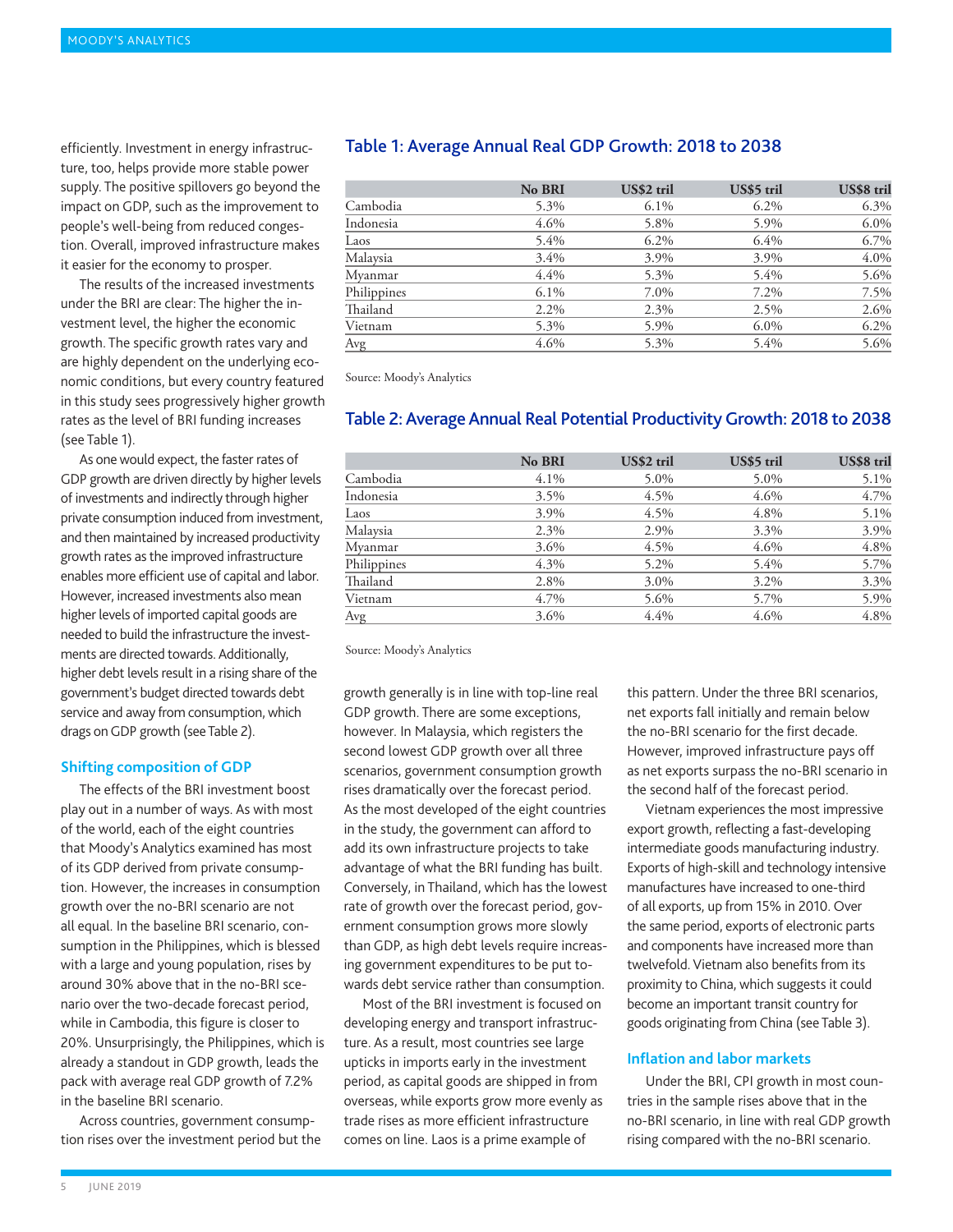### Table 3: China Trade

*2018*

|             | \$ bil | Trade with China, Total trade volume<br>\$ bil | China % of trade |
|-------------|--------|------------------------------------------------|------------------|
| Cambodia    | 6.0    | 30.5                                           | 19.8             |
| Indonesia   | 65.0   | 447.8                                          | 14.5             |
| Laos        | 2.9    | 13.7                                           | 21.4             |
| Malaysia    | 98.2   | 468.7                                          | 21.0             |
| Myanmar     | 13.8   | 32.1                                           | 43.0             |
| Philippines | 51.6   | 246.7                                          | 20.9             |
| Thailand    | 81.9   | 622.7                                          | 13.2             |
| Vietnam     | 123.5  | 504.8                                          | 24.5             |
| Avg         | 55.4   | 295.9                                          | 22.3             |

Chart 5: China's Lending to BRI Countries

% of total, cumulative 2000-2014

Sources: AidData, Moody's Analytics



Source: Moody's Analytics

However, in Vietnam, Thailand and the Philippines, CPI growth in the three BRI scenarios falls below the no-BRI scenario. In the case of Thailand and the Philippines, this reflects an appreciating exchange rate against the U.S. dollar, as stronger economic growth and higher interest rates attract capital inflows while unit labor cost pressures moderate as GDP outpaces wage growth. Although Vietnam has a fixed exchange rate with the U.S. dollar, real labor costs also rise slower than the baseline as GDP growth outpaces wages.

Labor markets perform largely as expected in the eight countries. However, although the unemployment rate falls below the no-BRI scenario in each country, the extent of the fall varies by country and the declines are generally more mild than one might expect given the BRI investments. For instance, the decline in the unemployment rate is especially mild in Cambodia and Myanmar. These modest falls are consistent with reports that China often substitutes local labor with imported Chinese workers when building out infrastructure in other countries. A study by the Center for Strategic and International Studies found that 89% of the contractors working on transport infrastructure projects funded by China were Chinese, well above that for multilateral bank projects.<sup>8</sup>

#### **2b. Estimating the debt impact**

Although the benefits of improving infrastructure are not in question, doing so

while incurring a rising debt burden can have negative implications for a country. Large debt overhangs could undermine spending on other areas of the economy that are also in need and hurt growth prospects in the process. Instead of benefiting from the infrastructure investments made by China, they could end up treading water in economic development and serving more as a way station for transient goods destined for richer, and perhaps less indebted, countries. This is especially relevant given that participants are overwhelmingly developing economies.

Chinese state-owned enterprises are a key source of funding, and most BRI projects are funded via lending from China's banks, including the policy banks such as the China Development Bank and Export-Import Bank of China. These banks do not disclose the interest rates at which the loans are made, while recipients also keep this information closely guarded. However, AidData, which covers 4,300 projects financed by Beijing from 2000 to 2014, indicates that interest rates for some 40% of loans to BRI countries are above 5%, with 25% of loans at 2% to 5%.<sup>9</sup> According to Hurley, Morris and Portelance, certain loans to Pakistan from Chinese SOEs are interest-free, while, in the case of some African countries, the interest rates are at commercial levels.<sup>10</sup>

Official development assistance, which has a grant element of at least 25%, has accounted for a relatively small share of China's official financing in BRI countries (see Chart 5). Instead, most financing has been non-concessional with a grant element of less than 25%, known as "other official finance". The remainder of Chinese official overseas financing is classified as "vague official finance" because of insufficient information.<sup>11</sup> However, although China's official overseas financing is not generally made on concessional terms, it does come without conditionality such as a requirement for governance reforms, which is a common feature of multilateral loans from institutions such as the World Bank. For some countries, this feature of BRI funding is particularly appealing.

Moody's Analytics calculations demonstrate a complicated relationship between the debt-to-GDP ratio at the beginning of the BRI investment forecast period and the ratio at the end. BRI investment increases debt in absolute terms, but it also increases GDP. Faster GDP growth engenders more trade and investment from abroad, which, while beneficial, can then feed back into a higher debt load. For most countries, debt-to-GDP growth remains manageable throughout the forecast period. In the case of Myanmar, which enters 2019 with moderate debt levels, debt-to-GDP under the BRI is actually

<sup>8</sup> J. Hillman, "The Belt and Road's Barriers to Participation," Reconnecting Asia, Center for Strategic and International Studies, February 2018.

<sup>9</sup> Taylor, Li, Li and Cheung, "BRI report card: deeper linkages, greater caution," Moody's Investor Services, 2019.

<sup>10</sup> John Hurley, Scott Morris, and Gailyn Portelance, "Examining the Debt Implications of the Belt and Road Initiative from a Policy Perspective," Center for Global Development, 2018.

<sup>11</sup> William & Mary Global Research Institute, AidData, https:// www.aiddata.org/china-official-finance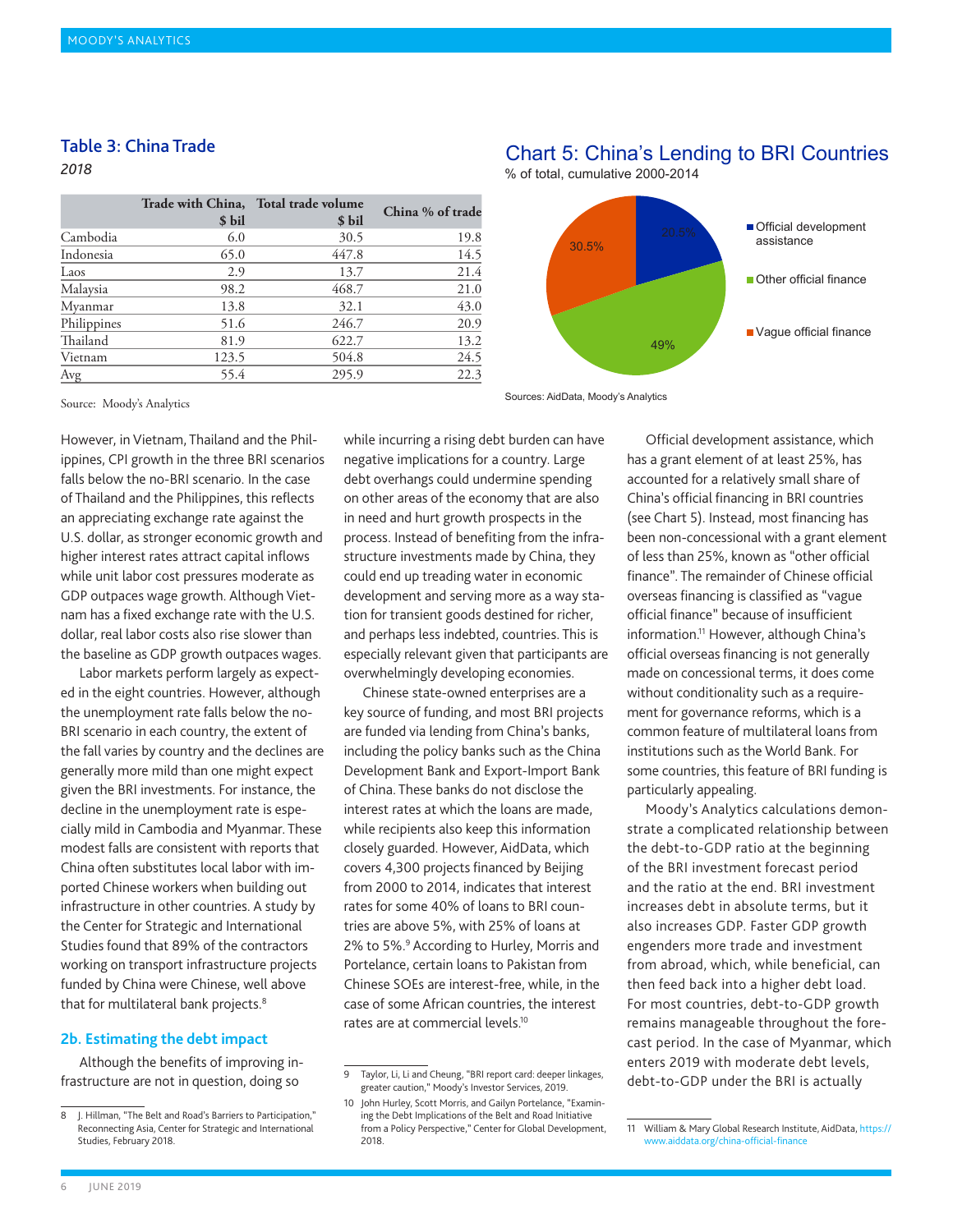|             | Debt/GDP <sub>3</sub> 2018 |        | Debt/GDP in 2028       |              | Debt/GDP in 2038 |                        |              |
|-------------|----------------------------|--------|------------------------|--------------|------------------|------------------------|--------------|
|             |                            | No BRI | <b>Effect from BRI</b> | <b>Total</b> | No BRI           | <b>Effect from BRI</b> | <b>Total</b> |
| Cambodia    | 29.5%                      | 25.6%  | 14.0%                  | 38.6%        | 28.7%            | 18.5%                  | 47.2%        |
| Indonesia   | 29.2%                      | 14.8%  | $-0.1\%$               | 14.7%        | $9.0\%$          | $-2.0\%$               | 7.0%         |
| Laos        | 55.9%                      | 36.7%  | 5.9%                   | 42.6%        | 29.6%            | 6.8%                   | 36.5%        |
| Malaysia    | 51.8%                      | 37.6%  | 17.6%                  | 55.2%        | 24.9%            | 20.0%                  | 44.9%        |
| Myanmar     | 43.6%                      | 52.6%  | $-6.8\%$               | 45.7%        | 39.4%            | $-9.6\%$               | 29.8%        |
| Philippines | 10.2%                      | 14.1%  | $6.2\%$                | 20.3%        | 9.8%             | 7.3%                   | 17.1%        |
| Thailand    | 41.6%                      | 39.9%  | 17.3%                  | 57.2%        | 32.0%            | 40.0%                  | 72.0%        |
| Vietnam     | 61.7%                      | 73.0%  | 7.6%                   | 80.5%        | 90.9%            | $-6.5\%$               | 84.3%        |
| Avg         | 40.4%                      | 36.8%  | 7.6%                   | 44.4%        | 33.1%            | 9.3%                   | 42.4%        |

#### Table 4: Debt-to-GDP Ratios in the \$5 Trillion Scenario

Source: Moody's Analytics

lower for most of the investment period than the no-BRI debt-to-GDP estimate due to higher GDP levels. Indonesia exhibits a similar trend.

Additionally, compared with 2018 levels, the total debt-to-GDP ratio declines over time in Indonesia, Laos, Malaysia and Myanmar. The ratio increases in Cambodia, the Philippines, Thailand and Vietnam, even though the Philippines' debt-to-GDP ratio remains quite low. The ratio in Vietnam, and particularly in Thailand, raises some concern in the long run. Vietnam ended 2018 with the highest debt-to-GDP ratio in

the Moody's Analytics sample of countries and is projected to remain the highest at the end of the two-decade forecast period. Meanwhile, Thailand ended 2018 with the fifth highest debt-to-GDP ratio among countries in the sample. However, over the next two decades, Thailand's debt-to-GDP ratio is projected to rise about 30 percentage points under the BRI, the most for any country in the sample (see Table 4).

#### **Debt and dependency**

While Thailand's debt burden at the end of the forecast period still appears manageable, it is notable given that it has an aging population at a time of relatively low economic development. Thailand's working-age population, which already is beginning to shrink, will have to support a rising number of dependents. The implication for this can be serious, as pressure on the tax base increases. As countries allocate more of their budget towards debt service and benefits for the ageing, there remains less money to invest in human capital. This results in a reduction in the country's long-term productivity, which in turn decreases potential GDP growth.

# Section 3: Long-Term Prospects for Success

#### **Macro risks**

Though the interest rates and repayment timelines vary substantially from project to project for loans and investments under the BRI, what is clear is that any country accepting Chinese economic investment will be increasing its debt load in the long run and subsequent debt service requirements. Moreover, much of the investment in the BRI involves lending to sovereigns, and the fact that Beijing is the main creditor adds an additional layer of complexity. Although a government in good fiscal shape with a growing economy and a relatively low debt burden can make a strong argument for the benefits of BRI investments outweighing the costs, the Chinese government and related SOEs have not discriminated among clients when looking to invest in various infrastructure projects.

Difficulties servicing debt are likely to increase a country's borrowing costs, which in some cases are already unfavourable given that many BRI projects are in countries that carry relatively high risk. This issue is compounded in economies running large current account deficits, as foreign investors could take flight because of doubts about solvency, depreciating currencies, and increasing the local currency value of the external debt burden. In short, the macroeconomic fallout could be severe.

#### **What is in it for participating countries?**

Although there are clearly risks, this is not to say that the BRI is not worth the expense. A cooperative relationship based on infrastructure development would be

economically and geopolitically valuable to both the participant country and China. For instance, the Asian Development Bank estimated that Asia will need US\$1.7 trillion in infrastructure annually to maintain the pace of development.<sup>12</sup> Yet many countries participating in the BRI carry relatively high political, operational and economic risk; of the 130 countries<sup>13</sup> that have signed BRI cooperation agreements with China, only 25% have an investment grade rating, according to Moody's Investors Service (see Chart 6). Forty-three percent have junk bond status,

<sup>12</sup> Asian Development Bank, "What Infrastructure Does Asia Need, and Why?" 28 February 2017, https://www.adb.org/ what-infrastructure-does-asia-need-andwhy

<sup>13</sup> Belt and Road Portal, The State Information Center, China, accessed May 2 2019.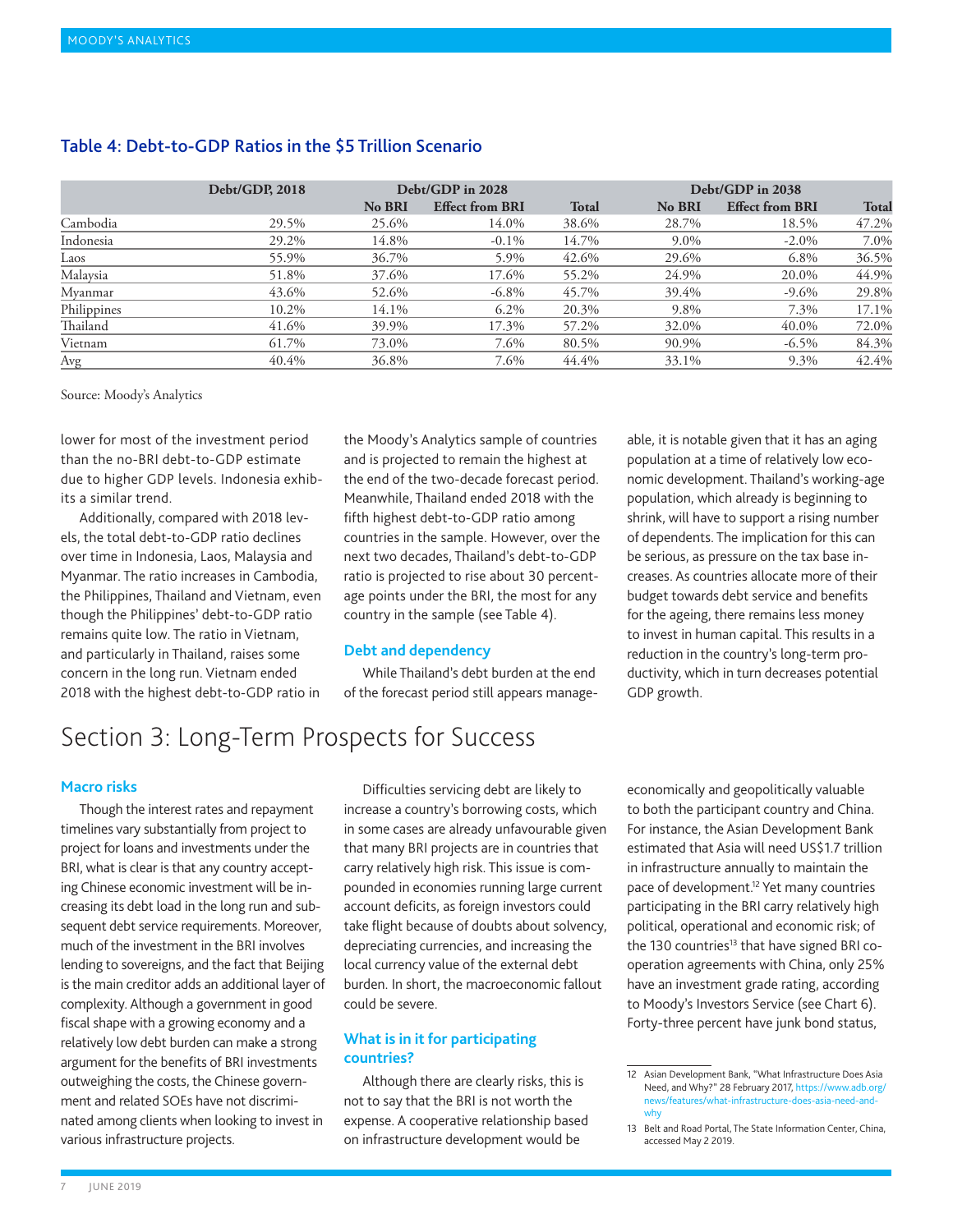# Investment grade Non-investment grade No rating

Sources: MIS, Moody's Analytics

### Chart 7: Higher Credit Risk, More Funds

Value of BRI funding by credit rating, \$ bil



Sources: MIS, American Enterprise Institute, The Heritage Foundation, Moody's Analytics

while a further 32% are unrated. For some countries then, the BRI presents an opportunity to obtain infrastructure financing that they might not otherwise get, and without conditionality such as a requirement for structural reforms.

Of the total BRI funding to date, the vast majority is in countries rated Ba3 or below with substantial credit risk (see Chart 7). For example, Pakistan has a B3 negative rating from Moody's Investors Service but has received substantial loans from China. However, Pakistan's external debt-to-GDP ratio has stayed relatively stable from 2005 to 2018, suggesting that China's loans are making up for a lack of funding from other sources. After the 2013 announcement of the BRI, China's share of Pakistani external debt increased noticeably. From 2005 to 2012, China's portion averaged 2.4%, but in the subsequent five years, this increased to 10.2%. The growing share of Chinese financing in Pakistan coincided with declining aid loan and concessional financing. From 2010 to 2015, financing from bilateral aid loans as a share of GDP fell nearly 3 percentage points. Given the high risk to creditors lending to Pakistan, financing from China, despite coming at times with high interest rates, may be the only option for Pakistan.

Beyond access to financing and the lack of conditionality on the loans, there are a number of other likely factors that attract countries to the BRI. For one, the initiative promises to improve links with the world's largest exporting nation while also reducing transport times and trade costs.<sup>14</sup> Trade flows among participating countries can also increase, with countries that are highly integrated in global value chains likely to experience the largest gains.15 It may also increase opportunities to sell goods and services to China's huge and growing domestic market, as well as sell upstream goods to the Chinese supply chain. The latter could help to develop local upstream industries linked to regional supply chains, facilitating transfers of technology and Chinese know-how and providing participating economies with an additional source of income. Overall, if the BRI investments are made wisely, they have the potential to create new growth industries, increase job opportunities, boost productivity and trade, and ultimately, lift economic growth.

#### **A "win-win" for all?**

Beijing's motivations for the BRI are equally multifaceted. However, at the heart is pressure to maintain stability and address economic and political objectives within China. This includes internationalizing the renminbi and using up overcapacity in heavy industry, a key focus of the government since 2016. The development of inland China is also key. Aside from helping to utilize excess capacity and improve connectivity, developing the western provinces may also help to quell separatist movements in Xinjiang and

Tibet, especially among ethnic minorities that have not reaped the full benefits of China's economic development.

Meanwhile, at the same time as facilitating trade, the BRI will also help China's 'Made in China 2025' initiative, which seeks to move its industry up the value chain by setting regional and global technology standards. Increased linkages to China's economy could provide China with greater say in setting global standards and drive greater acceptance of Chinese goods. Most important, however, BRI will improve China's access to energy and raw materials and help to facilitate the development of low-value-added intermediate goods suppliers. Many participating countries have cheaper production costs, allowing China to focus on manufacturing higher-end, higher-value-added goods. At the same time, the increase in middle-class and affluent consumers in participating countries promises to provide China with valuable growth markets for its higher-end goods. Total trade with BRI countries is already rising as a share of all external trade in China, increasing some 5 percentage points since 2013 (see Chart 8). This is likely to rise further as BRI projects gradually bear fruit, and as trade tensions with the U.S., China's single largest trading partner, prompt some recalibration of supply chains.

Foreign policy is also part of the equation. One issue that looms large is the perception that Beijing is using the BRI to gain political and economic leverage. This has not gone unnoticed by Beijing, with President Xi stating in 2018 that "China has no geopolitical

<sup>14</sup> De Doyres, Mulabdic, Rocha and Ruta, "How Much will the Belt and Road Initiative Reduce Trade Costs," The World Bank, 2018.

<sup>15</sup> Baniya, Rocha and Ruta, "Trade Effects of the New Silk Road, A Gravity Analysis," The World Bank, 2019.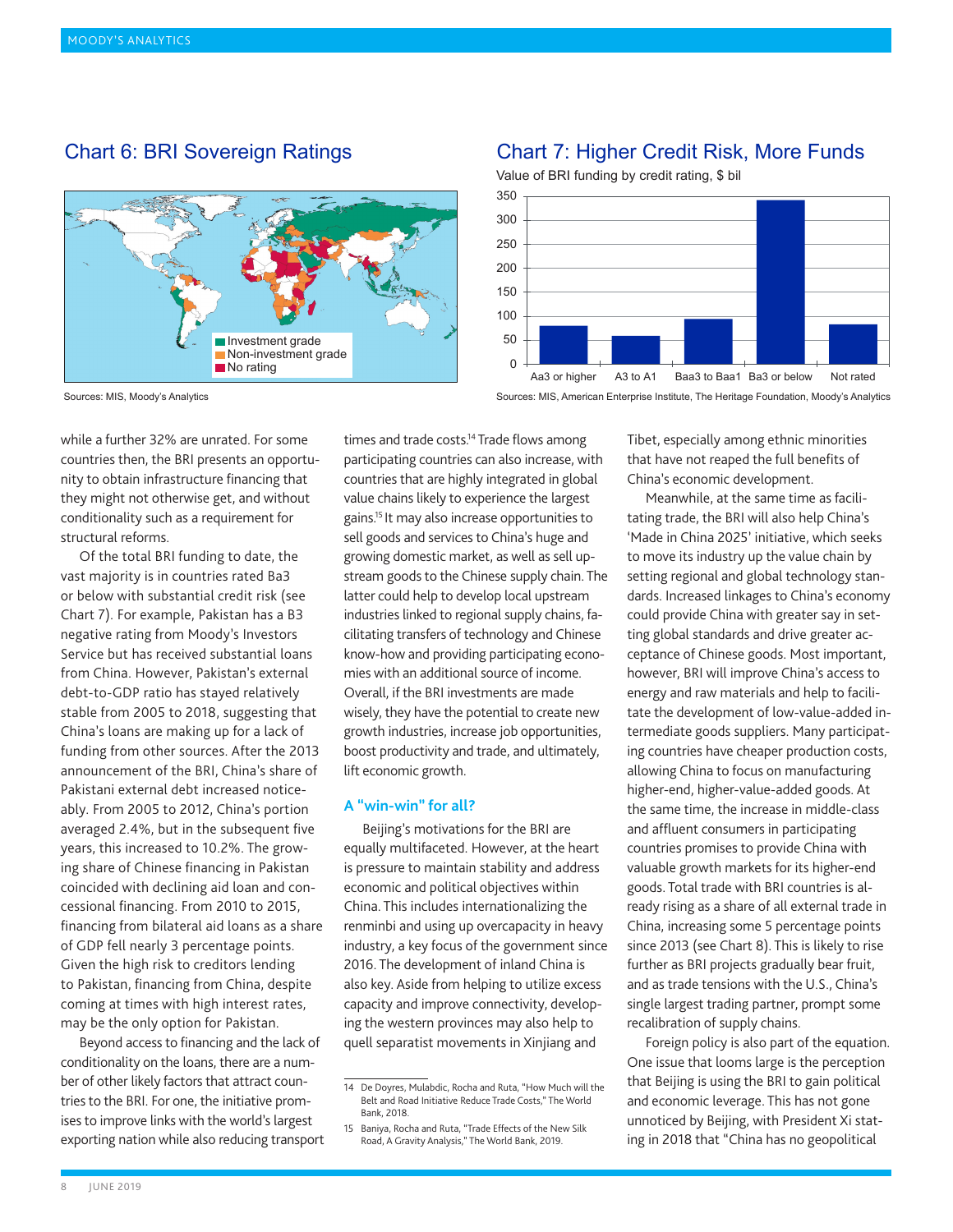### Chart 8: Trade With BRI Countries Rising

% of Chinese two-way trade



### Chart 9: New Projects Down Since 2016

Total value of BRI construction contracts by region, \$ bil



Sources: American Enterprise Institute, The Heritage Foundation, Moody's Analytics

calculations, seeks no exclusionary blocks, and imposes no business deals on others."16 Notwithstanding Xi's assurances, the BRI has geopolitical consequences. For example, by building links to Pakistan, China contains India and also minimizes China's dependence on trade flows via the Straits of Malacca. Furthermore, Beijing's cheque book diplomacy could potentially pull countries closer to its sphere of influence. There is evidence that this may already have paid dividends, with Cambodia—which counts China as its largest source of foreign direct investment—using its voting powers to undermine ASEAN's position on the South China Sea dispute.

The worry for Beijing is that an increasing number of countries are reviewing their BRI agreements, indicating growing unease about the initiative. Since 2016, the total value of new BRI construction contracts has shrunk noticeably (see Chart 9). While this likely reflects increased caution from China, it is also likely to do with rising angst amongst participating countries. A common theme among the recent troubles is that BRI projects are poorly administered under opaque terms that often favor Chinese contractors. In particular, Chinese construction companies are reportedly finding and developing opportunities overseas without a competitive open tender, and thus fueling suspicions of corruption in the form of kickbacks. Compounded by China's reluctance for transparency about the projects, there

are real doubts on the efficiency and effectiveness of the projects and their ability to generate enough of a return to make the investment and debt burden worthwhile.

#### **Is the BRI working for China?**

In some ways, the BRI has worked out as planned for China. In particular, land transport from China across central Asia to Europe has improved, allowing direct rail shipping to as far as Germany. Further, via improved port and rail facilities elsewhere, particularly in Africa, China has improved access to resources and markets. Also, the many BRI infrastructure projects funded across the world have brought lucrative contracts to firms from China's heavy industries that might otherwise face diminished domestic demand as the structure of the China economy advances towards services and tech-producing industries. Further, these firms have provided jobs to many construction and engineering workers that, likewise, might face diminished prospects at home as the pace of infrastructure development slows.

The impacts will likely change, however, as the BRI adjusts to changing conditions. To the good, improved planning and financing should lead to greater efficiencies. Projects should be able to be completed more quickly and at lower cost, as is now envisioned by Malaysia's ECRL. China's contractors themselves will be forced to improve productivity if they compete with foreign competitors for leaner contracts. This would be an important positive change for a country that has faced slower productivity growth in recent years.

Also, if indeed funding increasingly comes from a variety of multilateral sources and the BRI focuses more on debt sustainability as mentioned in the communique after the second BRI forum on April 27, then financing practices by China's BRI lending institutions should improve as they more effectively account for country fiscal risk.

But in the future, changes in BRI planning and funding may work to reduce the impact on China. Leaner contracts may mean narrower margins for Chinese contractors and potentially fewer workers hired. Thus, the BRI may be less of a support for heavy industries and their workers in China. Also, as the BRI succeeds in connecting landlocked countries or inland regions to markets and products, other countries, multilateral agencies or private firms will be enticed to enter into planning or bidding for subsequent projects.

#### **What is next?**

The second BRI forum, which concluded on April 27, may well mark a turning point. Although the program itself is not in jeopardy, there will be changes to address criticisms that were aired during the forum. Changes in the program will be multifaceted and long term. Projects are likely to be better researched with more transparent cost-benefit analysis. They are also likely to be less expensive and higher quality, and increasingly sponsored by multiple agencies, enabling them to be executed in a much more efficient way. Contracts may not be sole-sourced to Chinese contractors and

<sup>16</sup> "Opportunities, outcomes of BRI to benefit world: Xi," http://www.xinhuanet.com/english/2018- 04/10/c\_137099836.htm, April 2018.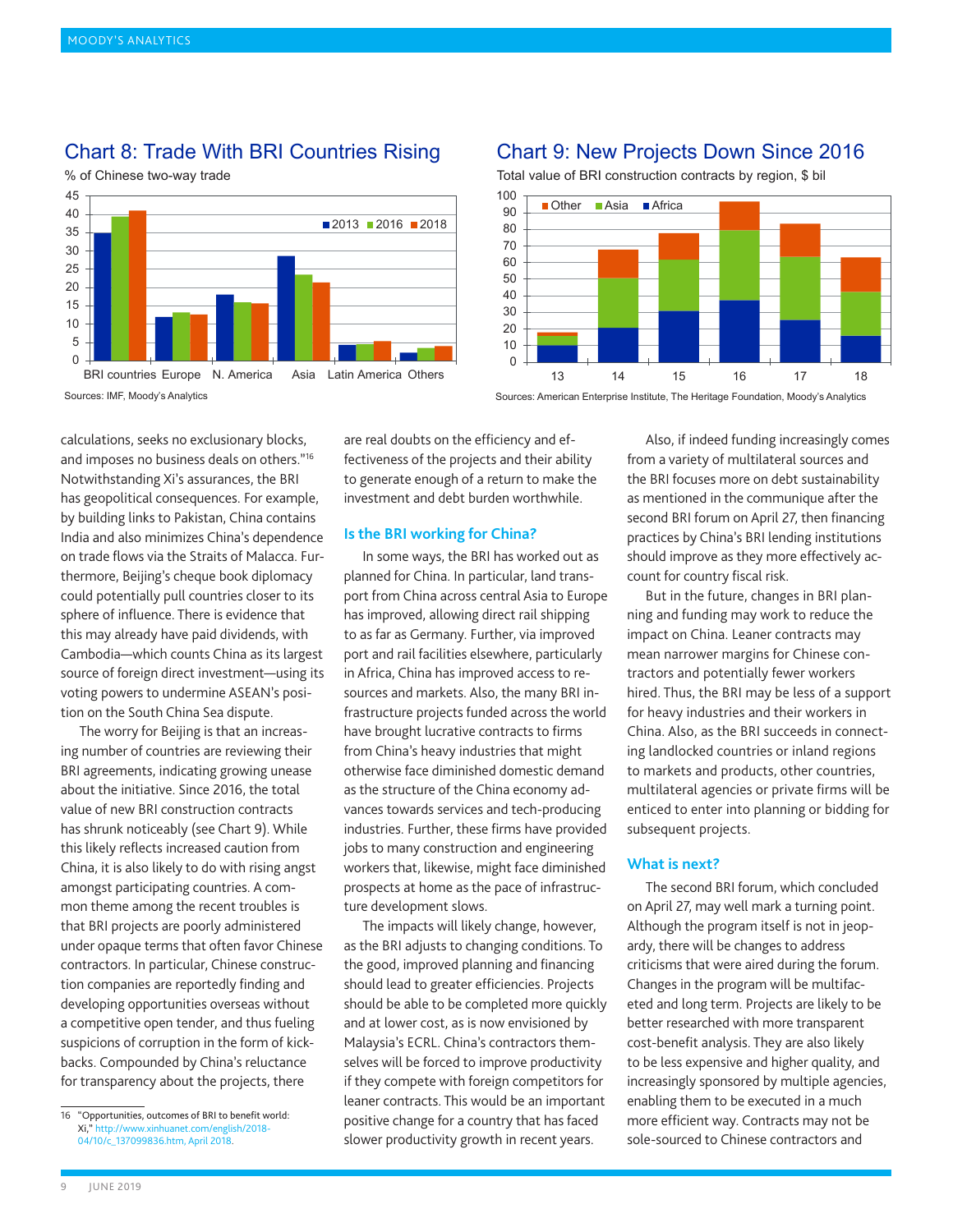more local input will likely be sought regarding economic and environmental impacts. In the joint communique issued by the leaders attending the forum, the word quality was used five times to describe future BRI practices. This may simply be political rhetoric, but there are several reasons to expect at least some change.

The first is the criticism that the BRI has faced on several projects regarding inflated cost estimates. The most significant is with regard to the ECRL in Malaysia. High costs and financing arrangements became clear following the change of government in Malaysia's 2018 elections when the true cost to Malaysia of the project as then planned was estimated to be US\$20 billion, versus an official cost estimate of US\$13.4 billion and an original estimate in 2009 of about US\$10 billion. Prior to the second BRI forum, Malaysia and China reached a new agreement for the project, which is now funded at US\$10.7 billion. It was significant that this criticism came from a country that has generally favored investment from China, and that the renegotiations were completed in a rather short time. This will embolden other recipients of BRI funding to critically assess cost proposals before entering into agreements.

A second reason for change is that there is a strong likelihood that funding for BRI projects in the future may not come solely from China and the banking and investment vehicles that it has helped capitalize for this purpose. One factor driving this is most projects are denominated in dollars and contractors prefer to enter into dollar contracts. China has deep dollar reserves, but they are not unlimited and could shrink if China's current account turns negative over a lengthy period.<sup>17</sup> Indeed, during the recent BRI forum, China reached out to multilateral agencies such as the Asian Development Bank and the European Bank for Reconstruction and Development to discuss partnerships to fund BRI projects. And individual leaders have also expressed direct interest in planning and funding infrastructure linkages with China. President Vladimir Putin said at the forum that Russia would like to be more directly engaged in these efforts. However, Russia does not have the same deep pockets as does China. In any case, such partnerships will require greater transparency in planning and financing for projects. And they will require open sourcing of contracts to bidders from any country.

Third, China and the lending institutions that it supports are expected to take into greater account financial stability of the countries in which they lend. This is in response to criticism that BRI projects such as the Hambantota Port project in Sri Lanka and the China-Pakistan Economic Corridor have saddled both countries with unsustainable debt. While there are many reasons for the high debt levels in both countries, lenders are expected to take greater account of country risk into their risk analysis of project proposals. It is simply not in Beijing's interests to overburden BRI countries with debt, as in the end, this would undermine one of the initiative's overarching objectives to boost trade and improve economic relations with participating countries.

All this suggests that the BRI could progress at a slower pace in coming years. Most attention has been on the risk to participating countries, but perhaps the country faced with the greatest risk is China. The BRI serves as a means for Beijing to display its leadership on the global stage. At the same time, Beijing does not want to be seen as self-serving, and the BRI's success is critical to how China is viewed by the world. But investing in most BRI countries entails a degree of risk, and as some of these risks have come to the fore, it may be increasingly a case of crossing the river by feeling the stones.

<sup>17</sup> This constraint to long-term funding by China is discussed in detail in "China's Belt and Road at Five, A Progress Report," a Citi GPS report, December 2018. https://ww. citibank.com/commercialbank/insights/assets/docs/2018/ Chinas\_Belt\_and\_road\_at\_five.pdf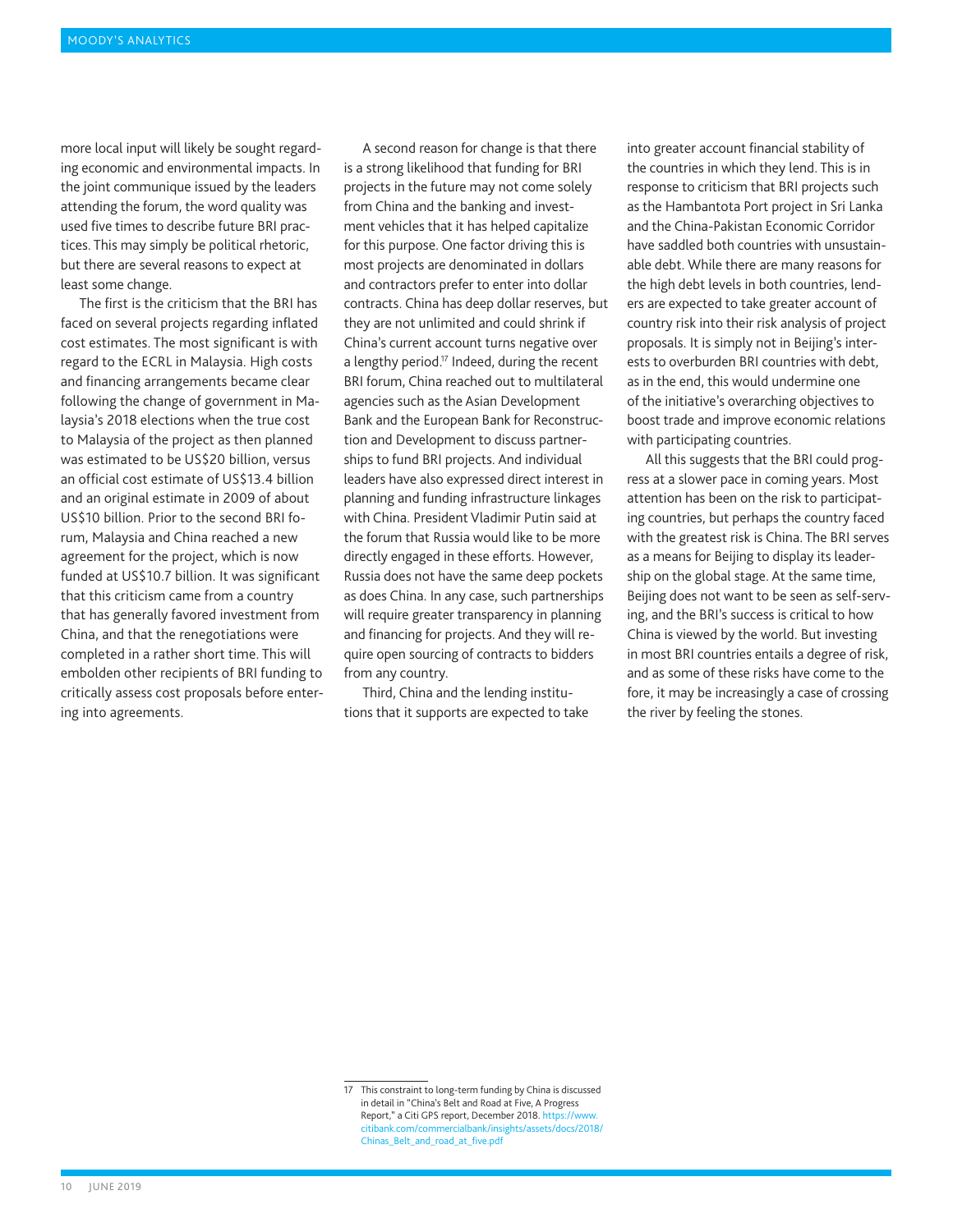#### About the Authors

Veasna Kong is an economist in the Sydney office of Moody's Analytics. He covers national and metropolitan economic issues across the Asia-Pacific region. He previously worked as an economist at IMA Asia, the Economic Cycle Research Institute, and the Australian Treasury, where he covered China and South East Asia. Veasna has a master of applied econometrics from Monash University.

Steven G. Cochrane chief APAC economist with Moody's Analytics. He leads the Asia economic analysis and forecasting activities of the Moody's Analytics research team, as well as the continual expansion of the company's international, national and subnational forecast models. In addition, Steve directs consulting projects for clients to help them understand the effects of regional economic developments on their business under baseline forecasts and alternative scenarios. Steve's expertise lies in providing clear insights into an area's or region's strengths, weaknesses and comparative advantages relative to macro or global economic trends. A highly regarded speaker, Dr. Cochrane has provided economic insights at hundreds of engagements over the past 20 years and has been featured on Wall Street Radio, the PBS News Hour, C-SPAN and CNBC. Through his research and presentations, Steve dissects how various components of the macro and regional economies shape patterns of growth. Steve holds a PhD from the University of Pennsylvania and is a Penn Institute for Urban Research Scholar. He also holds a master's degree from the University of Colorado at Denver and a bachelor's degree from the University of California at Davis. Dr. Cochrane is based out of the Moody's Analytics Singapore office.

Brendan Meighan is an economist at Moody's Analytics in West Chester PA. He provides analysis for Washington DC as well as several U.S. metro areas. Internationally, Brendan covers the economies of Qatar and Oman and contributes commentary on the Middle East. He received his master's degree in international relations and economics from the Johns Hopkins University's School of Advanced International Studies and his bachelor's degree in international affairs and economics from Lafayette College.

Matthew Walsh is an associate economist in the research division at Moody's Analytics. He covers the economies of West Virginia, Alaska and Bulgaria, as well as several U.S. metro areas. Matthew received his bachelor's degree in Mathematical Economics from Temple University.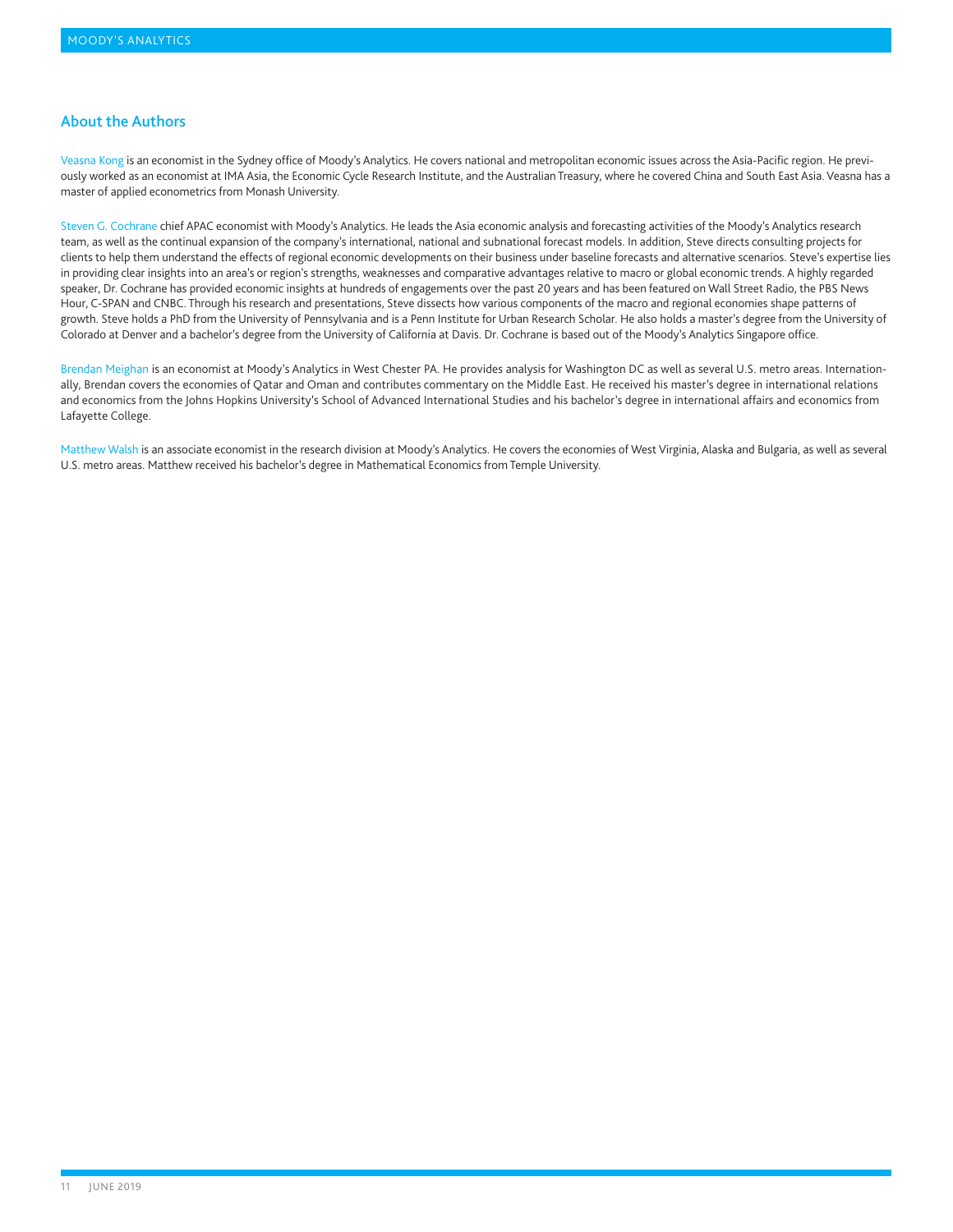## About Moody's Analytics

Moody's Analytics provides financial intelligence and analytical tools supporting our clients' growth, efficiency and risk management objectives. The combination of our unparalleled expertise in risk, expansive information resources, and innovative application of technology helps today's business leaders confidently navigate an evolving marketplace. We are recognized for our industry-leading solutions, comprising research, data, software and professional services, assembled to deliver a seamless customer experience. Thousands of organizations worldwide have made us their trusted partner because of our uncompromising commitment to quality, client service, and integrity.

Concise and timely economic research by Moody's Analytics supports firms and policymakers in strategic planning, product and sales forecasting, credit risk and sensitivity management, and investment research. Our economic research publications provide in-depth analysis of the global economy, including the U.S. and all of its state and metropolitan areas, all European countries and their subnational areas, Asia, and the Americas. We track and forecast economic growth and cover specialized topics such as labor markets, housing, consumer spending and credit, output and income, mortgage activity, demographics, central bank behavior, and prices. We also provide real-time monitoring of macroeconomic indicators and analysis on timely topics such as monetary policy and sovereign risk. Our clients include multinational corporations, governments at all levels, central banks, financial regulators, retailers, mutual funds, financial institutions, utilities, residential and commercial real estate firms, insurance companies, and professional investors.

Moody's Analytics added the economic forecasting firm Economy.com to its portfolio in 2005. This unit is based in West Chester PA, a suburb of Philadelphia, with offices in London, Prague and Sydney. More information is available at www.economy.com.

Moody's Analytics is a subsidiary of Moody's Corporation (NYSE: MCO). Further information is available at www.moodysanalytics.com.

DISCLAIMER: Moody's Analytics, a unit of Moody's Corporation, provides economic analysis, credit risk data and insight, as well as risk management solutions. Research authored by Moody's Analytics does not reflect the opinions of Moody's Investors Service, the credit rating agency. To avoid confusion, please use the full company name "Moody's Analytics", when citing views from Moody's Analytics.

### About Moody's Corporation

Moody's Analytics is a subsidiary of Moody's Corporation (NYSE: MCO). MCO reported revenue of \$4.4 billion in 2018, employs approximately 13,100 people worldwide and maintains a presence in 42 countries. Further information about Moody's Analytics is available at www.moodysanalytics.com.